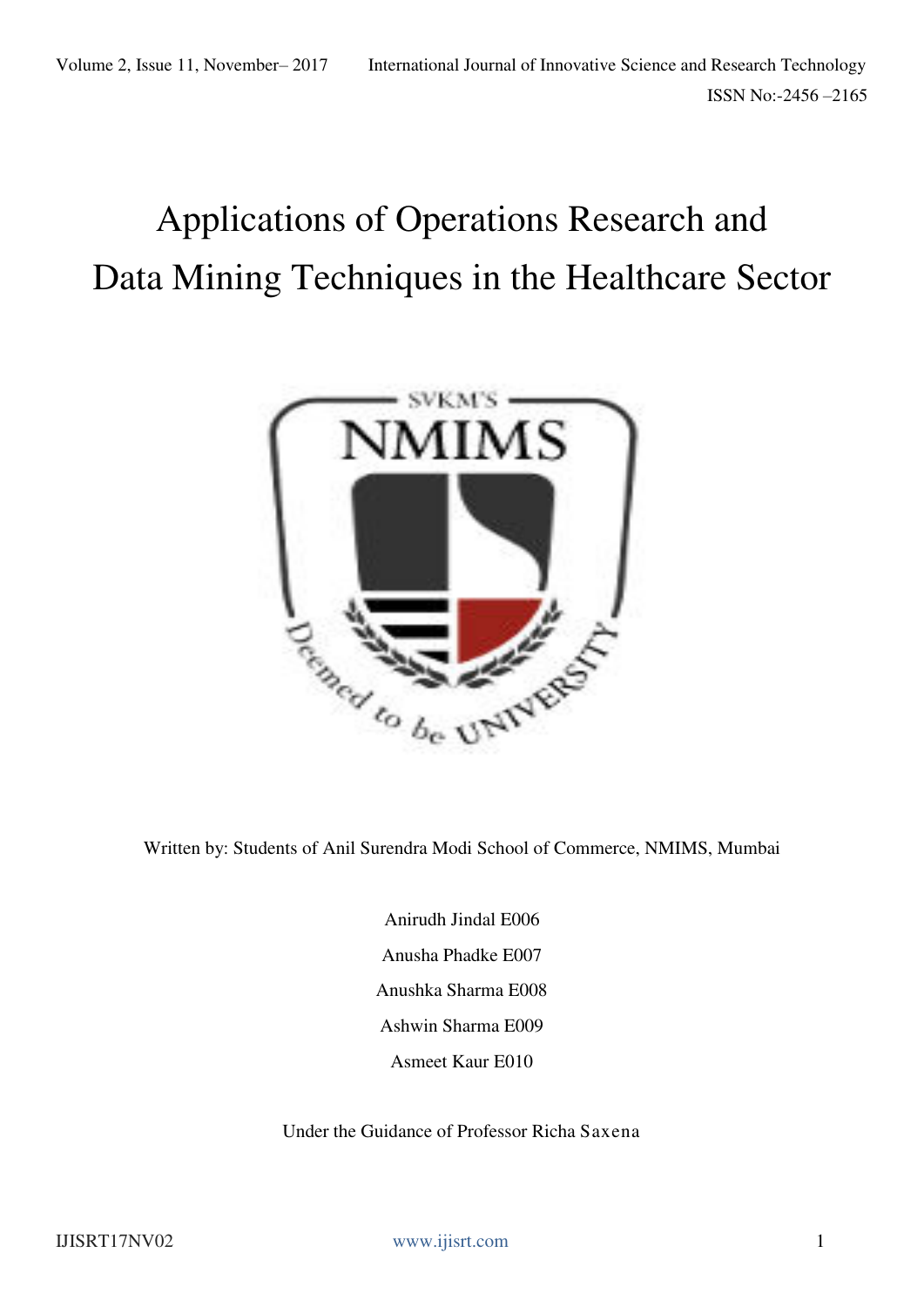# **ABSTRACT**

Data mining has been extensively by many sectors across the globe. In the Healthcare Industry it is not only beneficial to patients but also aids owners, employers, employees, insurance companies and multiple other parties involved in the same. From our research we observed that Data mining applications can help in managing patient files/records, making customer relationship management decisions, physicians identify effective treatments and best practices, and patients receive better and more affordable healthcare services. Furthermore, it was seen that huge amounts of data generated by healthcare transactions are too complex and voluminous to *be* processed and analysed by traditional methods. Here is where Operations Research techniques come in the picture. Operations Research provides the methodology and technology to transform these mounds of data into useful information for decision making. Hence, the combination of using Operations Research and Data Mining in the Healthcare Industry has become exceedingly popular if not necessary. We thus wanted to do an in-depth study of this combination in the Healthcare Industry.

### **OBJECTIVE**

To understand the synergies between Operations Research and Data Mining in the Healthcare Industry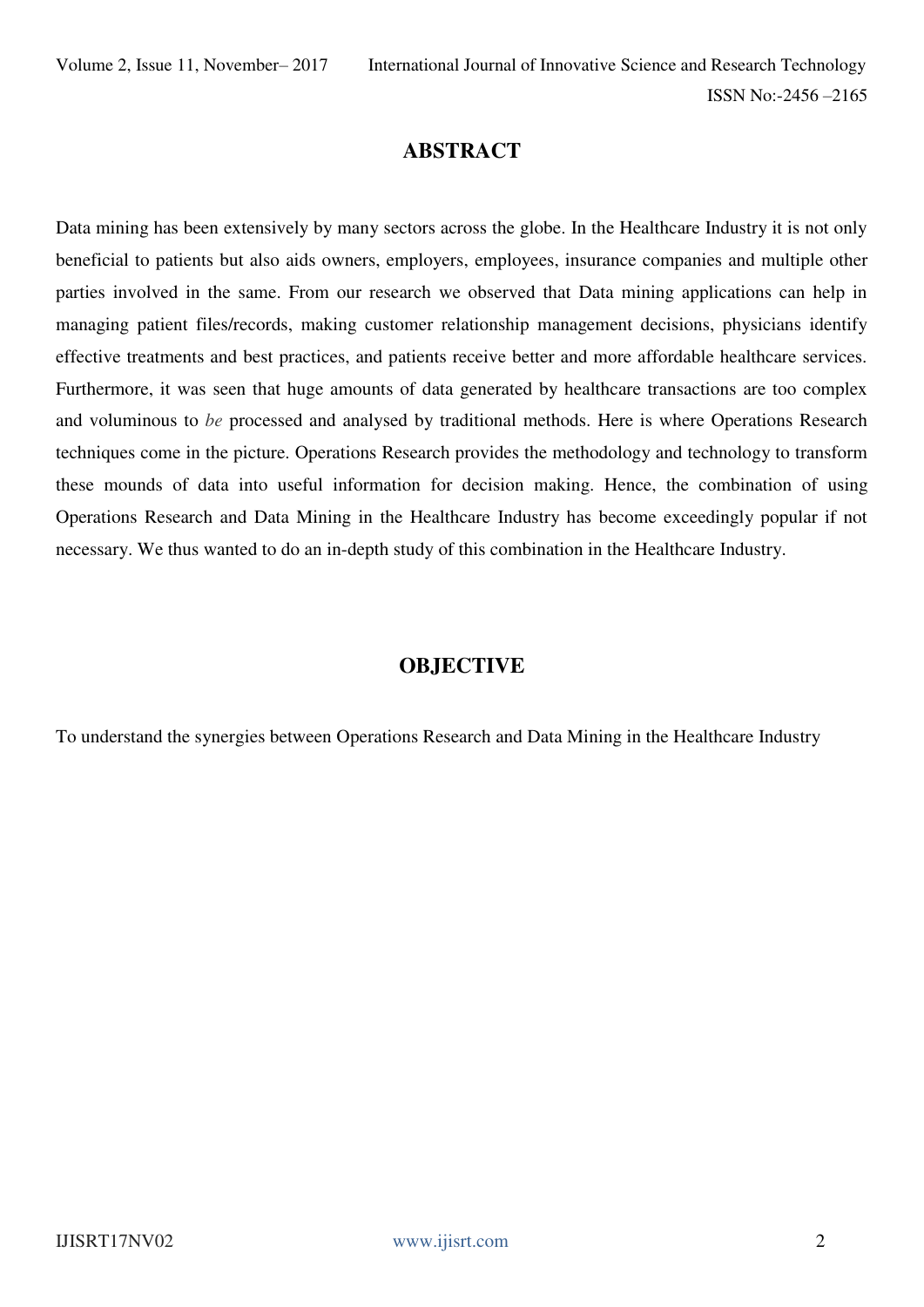# **INTRODUCTION**

Operations Research is a subject/concept that deals with the application of analytical methods to help make versatile and accuratedecisions. It is used in a variety of fields be it education, hospitality, airlines, management, manufacturing etc.

When it comes to Healthcare, Operations Research can be used in assisting patient care(primary function of a hospital) but also in deciding on the locations of medical clinics and emergency vehicles for giving adequate medical coverage to whosoever needs it, making estimating the number,of medical ambulances needed if the total distance from the locations to the hospitals must be less than a given number,planning chemotherapyof a cancer patient so as to minimise the treatment time of him/ her,maintaining a balanced staff-rooster to endure proper functioning of the clinic/centre/hospital and a variety of life-impacting things amongst other things.

Optimisation of such problems in Healthcare have received considerable attention during latter half of the 20<sup>th</sup> century but the combination of Data Mining and Operations Research reached its peak in the mid-2000s with increasing number of pressing and relevant issues like a growing ageing population, decreasing birth rates in most of the developed countries and increasing longevity globally. Moreover, enormous public and private funds required to cover the rapidly escalating Healthcare costs also necessitate a much closer scrutiny for cost-saving measures.

 Data mining (DM), that is the process of observing patterns in large amount data involving methods of machine learning, statistics, and database systems ,has seen a boom in interest in many fields of applications including Healthcare, Defence, Government Policy making etc. The primary reasons for the same can be cited as increasing amount of data available, the growing understanding that deeper analyses are far more valuable than simple summary statistics and advent of technology. Data mining is characterized by the inference of general laws from particular instances. Data mining problems raise interesting challenges for several research domains, such as statistics, information theory, databases, and also for Operations Research (OR), since very large search spaces of solutions and questions that need to be answered.

The human-eye or manual observation and analysis of patterns from data has occurred for centuries. Early methods of identifying patterns in data which includes Bayes' theorem (18<sup>th</sup> century) and regression analysis. Data Mining came into existence in the middle of 1990's and appeared as a powerful tool that is suitable for discovering unknown pattern and useful information from large amount of data.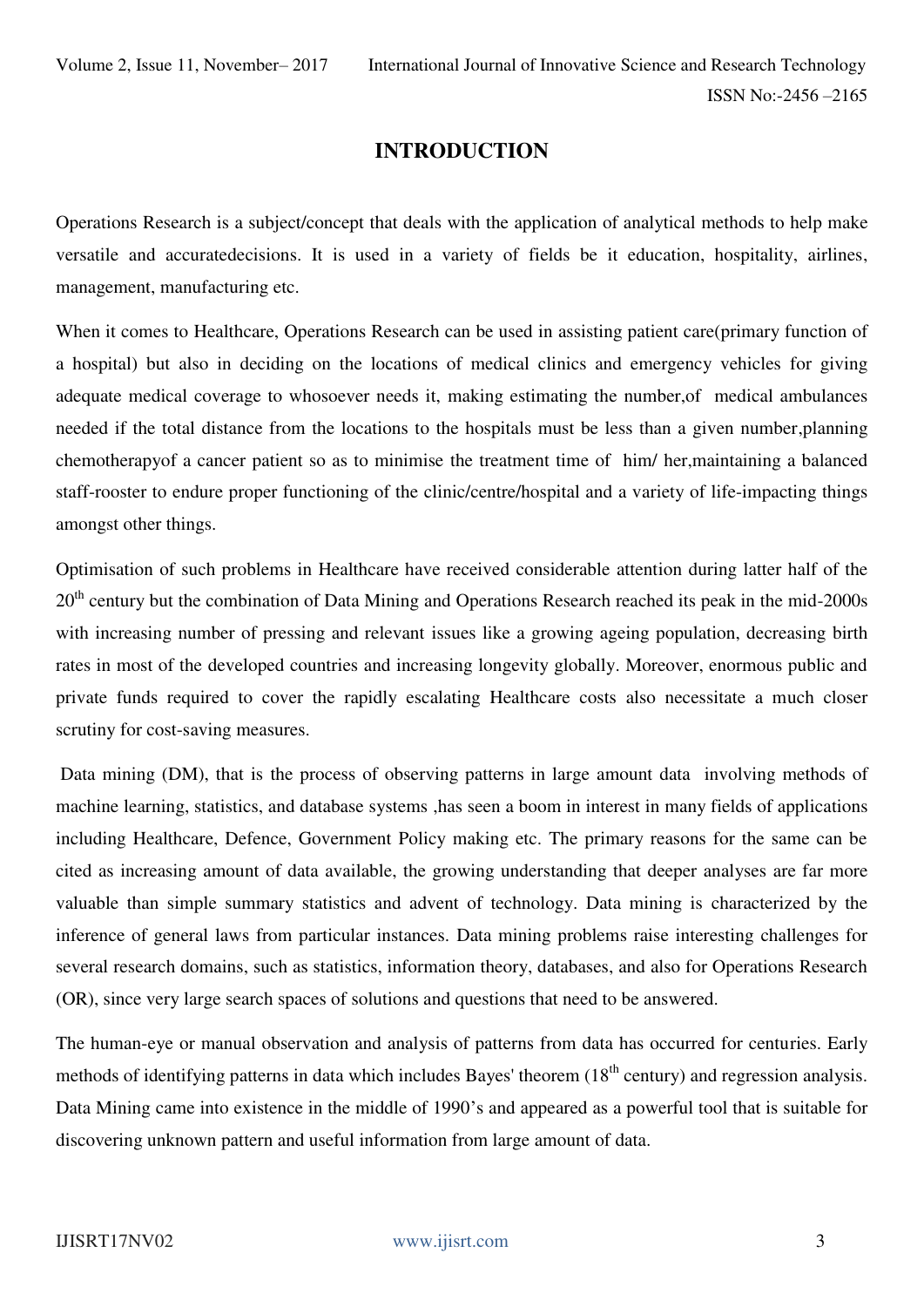For example, earlier without data mining it was almost impossible to find important statistics or data about the patient such as estimating the length of stay of patients in the hospital, effective medical diagnosis finding costs and bills etc. but after data mining came into existence, it proved a great tool for the hospitals and healthcare sector in general to estimate certain stats and handling large amount of data.

The amount of data to be analysed has been increasing day by day. Hence, for several years, numerous research efforts using Operational Research methods to solve data mining problems have been reported. The synergy between operations research (OR) and Data mining (DM) is not a one-way street and three kinds of synergies can be observed:

- $\triangleright$  Operations Research quicken to the proper implementation Data mining techniques
- A variety of avenues can come under Operations Research by using Data Mining
- $\triangleright$  Increased system performance can result from complementary uses of these two research domains.

There is an upward trend observed in the amount of electronic health records or EHRs being collected by healthcare facilities. It has been the norm for medical staff to take responsibility in handling patient data input that were traditionally recorded in paper-based forms. Accuracy and speed is very vital because it involves monetary resources and more importantly, lives of beings. But its humanly impossible to swiftly go about this data without any errors or omissions. Earlier, roughly 100-150 years ago, a lot of deaths, injuries and unnecessary monetary expenditure occurred because of data redundancy.

This is the area where data mining has turned out to be to a great tool. It has been utilized to reveal different patterns from stored data and after that it is used to build predictive models. Since the mid 90s, this training has been utilized to help with fraud recognition, credit scoring and maintenance scheduling but now its importance is finally being recognized all across the globe in the field of healthcare.

Enhancing the nature of patient care and decreasing healthcare costs are the main objectives of many projects. Data mining has helped these projects succeed.Primary benefits of the combination of Data Mining and Operations Research in the Healthcare Sector:

- Patients receive more affordable and better healthcare services because of proper resource allocation.
- This combination also helps in finding out new, more efficient practices and treatments. These methods run comparison amongst symptoms, causes, treatments and negative effects and then judge andanalyse which course will provide the best facility for both the patient and the medical practitioner.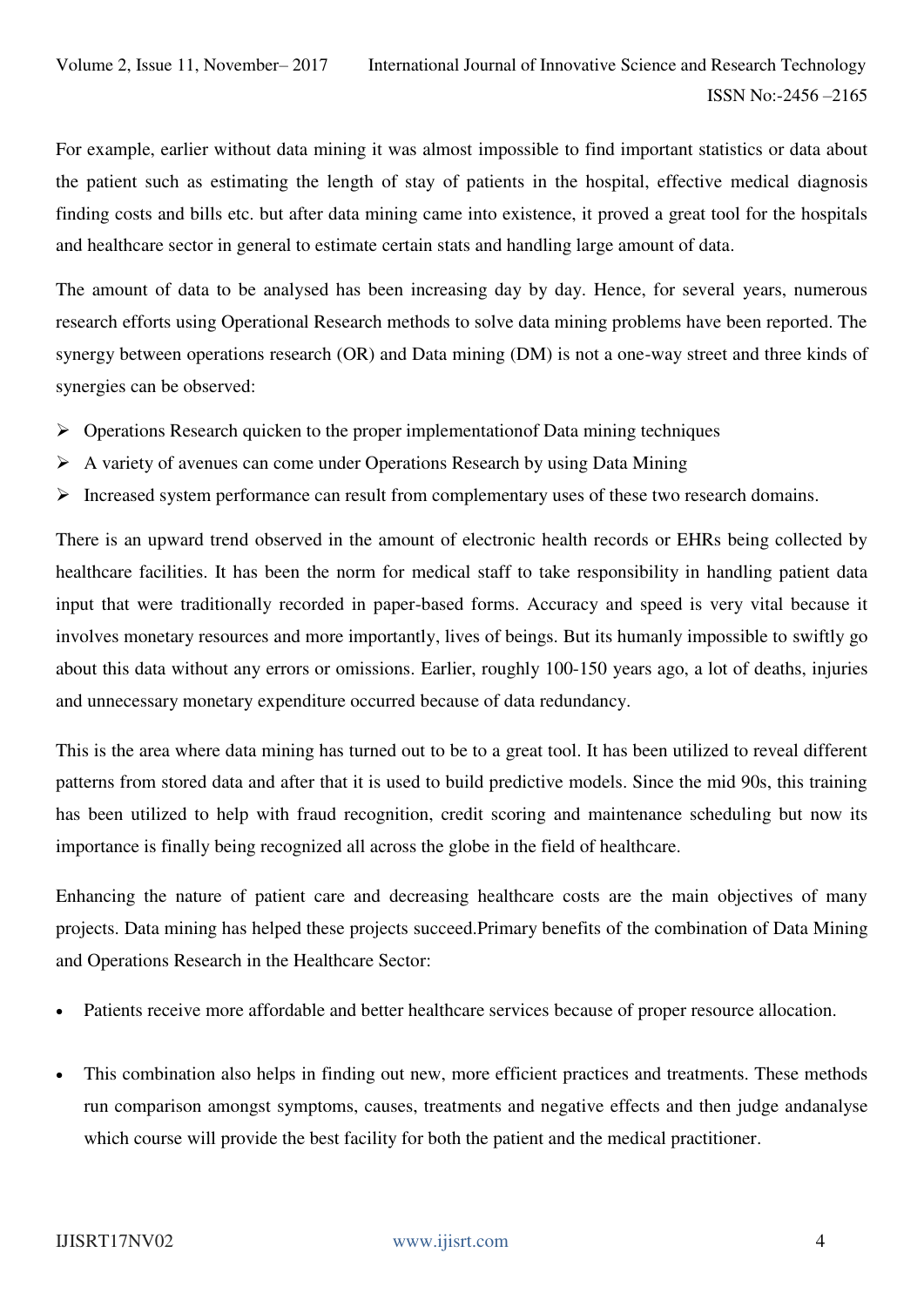- Insurance companies are able to easily detect medical insurance abuse because of data. Out of the ordinary claims patterns are easier to find out with this synergy and it can identify incorrect referrals and fraudulent claims. Thus, the cost of healthcare services also reduces.
- Patient satisfaction and respect for healthcare practitioners is improved because data mining provides information that will help staff with patient interactions by identifying different usage patterns, present and future needs, and there preferences.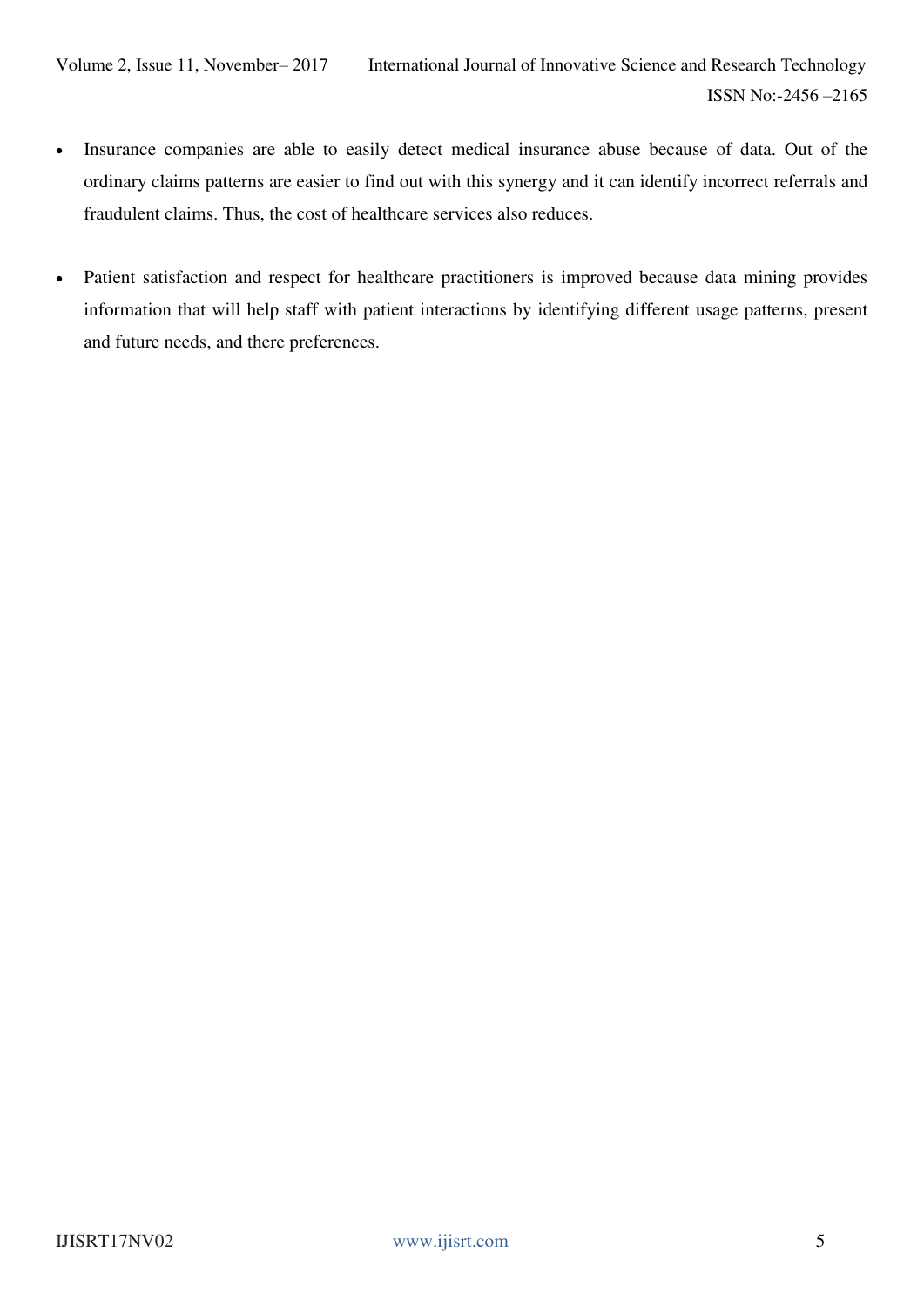# **APPLICATION OF OPERATIONS RESEARCHIN HEALTHCARE SECTOR**

The health care sector has to make a lot of decisions for its operation like locations for clinics, the number of ambulances required for emergency cases, the number of patients per room and so on.

#### **A. All These Issues Can Be Addressed With the Application of Operation Research.**

The growth in ageing population from decreasing birth rates and increase in longevity globally has made it very important to optimise healthcare sector issues. The economic problem of scarce resources has made it essential for health care sector to allot the right resources at the right time in various scenarios. For example: the increase in requirements of funds has made it necessary to ensure that cost has been allocated to the right area and in the right quantity. Service planning, resource scheduling, logistics, medical therapeutics, disease diagnosis and preventive care are the key healthcare optimisation issues.

To begin with, health care planning is very essential. The application of Operation Research enables demands forecasting, selection of location of clinics, hospitals as well as emergency vehicles and capacity planning. Such planning gives estimates for the unavoidable hospital costs per unit of measurable output. How these costs can be decreased can be found by identifying and eliminating inefficiencies in the planning and execution process. These inefficiencies may arise in simplest of situations such as allocations of beds.

Without Operations Research, it may be almost impossible to implement the right management technique. The most extensively referenced management problems are the scheduling of patients and resources along with logistics in healthcare sector.

To address such management problems there is a study of resources requirement and inventory assessment. The inventory needs are based upon the importance of the product or service provided.

#### **B. Healthcare Practices is Another Field Developed Using Operation Research**

Drug treatment planning, infectious disease prevention and infectious disease control, epidemic, emergency response and organ donation are areas of healthcare in which advancements have been made. Asthma policy model for example is a system developed using Operations Research to forecast asthma related symptoms.

Prevention of a lot of diseases can be done with the application of OR techniques. For example, for the prevention of HIV, funds are not divided appropriately the costs after implementation my shoot up.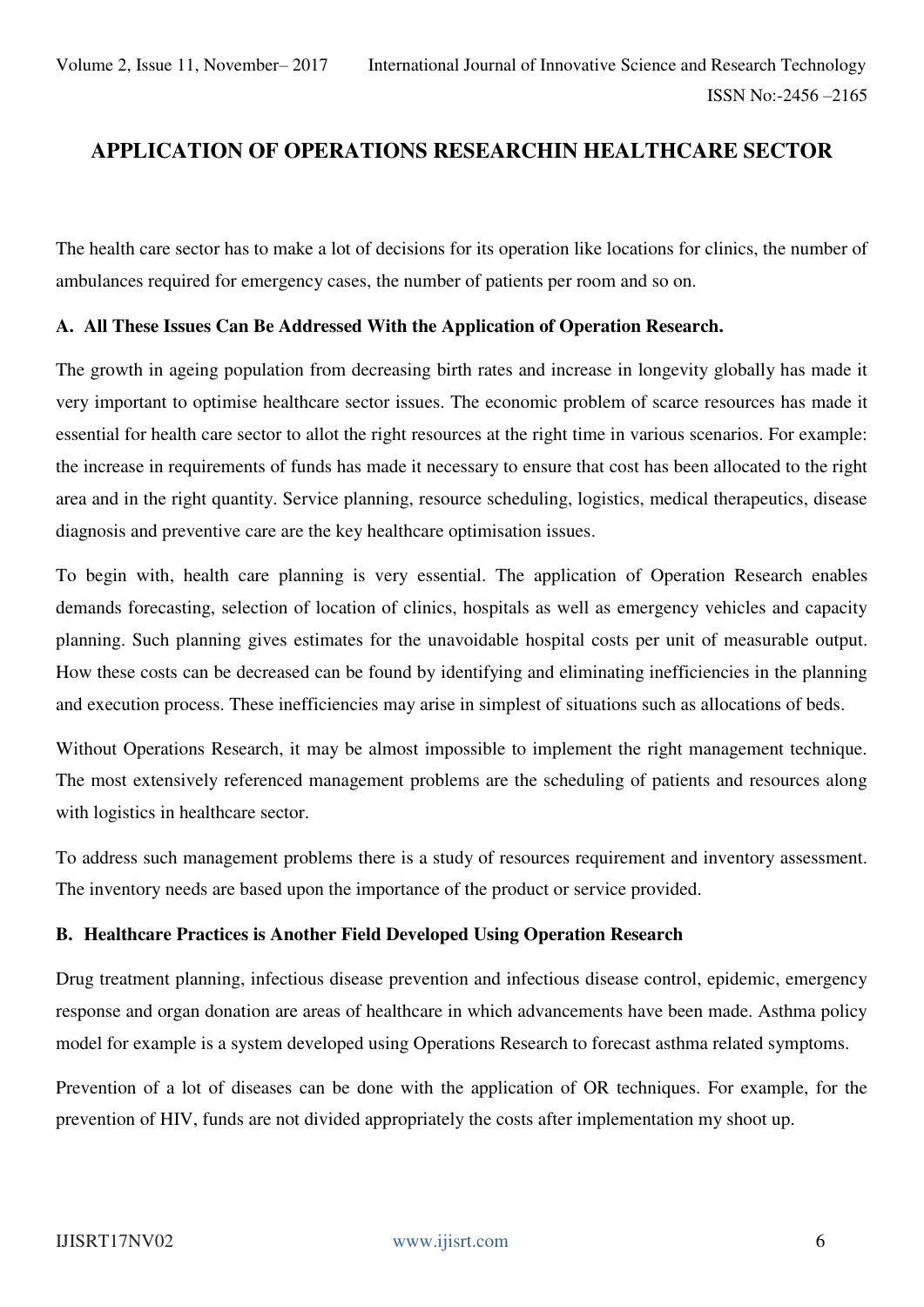# **TECHNIQUES OF DATA MINING AND OPERATIONS RESEARCH IN HEALTHCARE SECTOR**

#### **A. Classification Techniques**

Classification techniques are one of the most popularly used methods of data mining in healthcare sector. It mainly divides samples into target classes of each kind. With the help of this method, various risk factors can be associated with the patient by analyzing their pattern of disease.

The two methods of classification are 1. Binary2.Multilevel. In the binary method, the patient can be divided into only two classes i.e. 'high' risk and 'low' risk patient whereas in the multilevel model, the patient can be classified into multiple classes such as 'high medium' and 'high low' risk patient. Further, the data is divided into training and testing dataset. This involves predicting a certain outcome based on the given input. For example, Breast cancer is one of the most dangerous diseases in women. Potter et al. performed an experiment on the breast cancer data set using Weka tool and then analyze the performance of different classifier using 10-fold

cross validation method. The research work revealed that there is no single best algorithm which yields a better result for every dataset.

Classification techniques are mainly used for predicting the treatment cost of healthcare services which increases significantly along with rapid growth of the humankind.

#### **Following are the various classification algorithms which are used in the healthcare sector –**

- K-Nearest Neighbor K-Nearest Neighbour (K-NN) classifier is one of the simplest classifier that discovers the unrecognized data point using the previous known points (nearest neighbour) and then it classifies data points according to a voting system. K-NN has a number of uses in many areas like health datasets, image field, cluster analysis, pattern recognition, online marketing etc.
- Decision Tree DT is similar to the flowchart in which every non-leaf nodes denotes a test on a particular attribute and every branch denotes an outcome of that test. The node at the top most labels in the tree is called root node. For example, we have a financial institution decision tree which is used to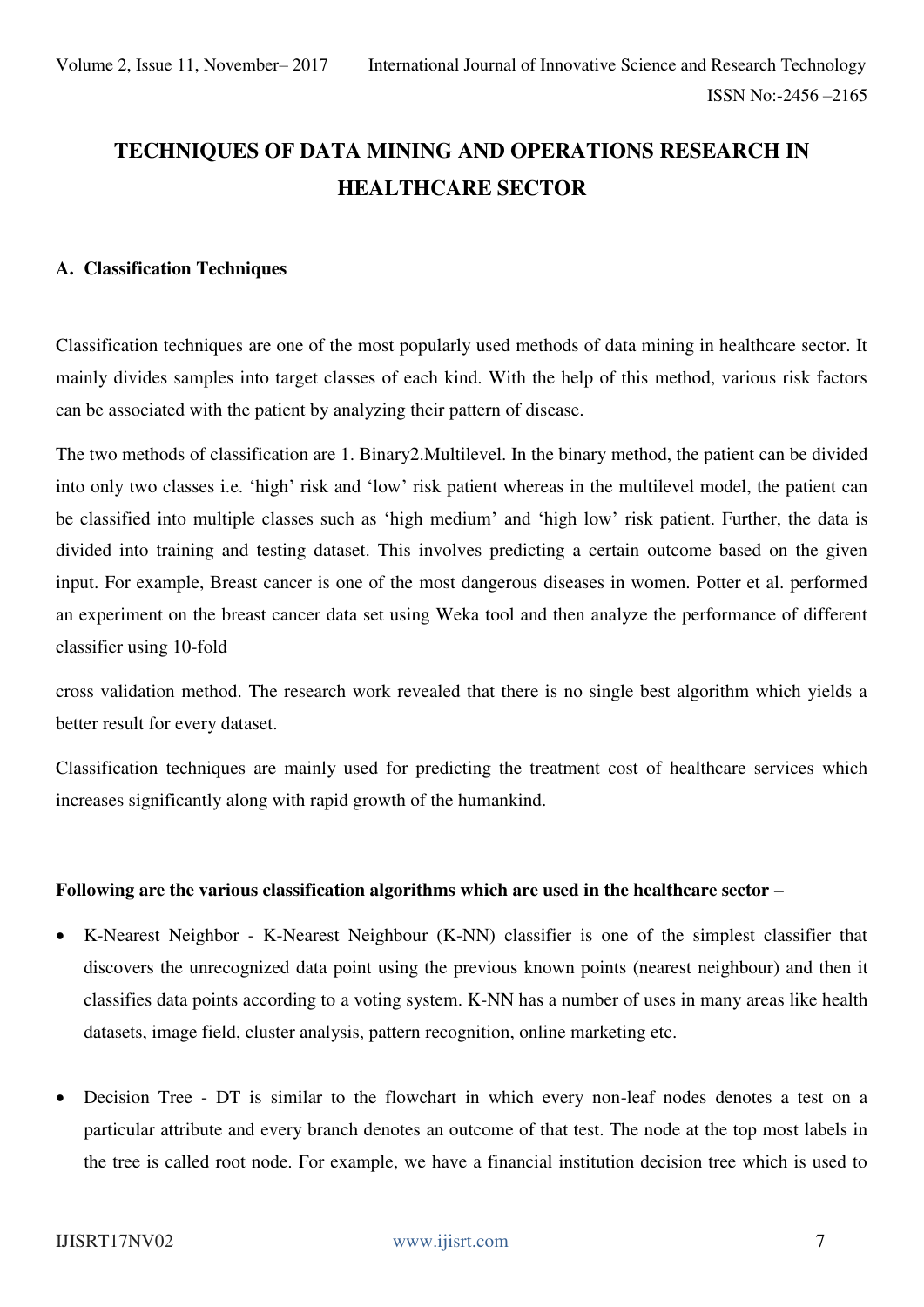decide that a person must grant the loan or not. Building a decision for any problem doesn't need any type of domain knowledge.

- Support Vector Machine SVMs were initially developed for binary classification but it could be effectively and efficiently extended for multiclass problems. The support vector machine classifier creates a hyper plane or multiple hyper planes in a high dimensional space that is useful for regression and other efficient tasks like classification technique.
- Neural Network It is an system or an algorithm for classification that uses gradient descent method and based on biological nervous system having multiple interrelated processing elements known as neurons, functioning in unity to solve specific problem. A neural network model is adaptive in nature because it customises its structure and adjusts its weight in order to minimize the error.
- Bayesian Methods The classification based on bayes theory is known as Bayesian classification. It is a simple classifier which is achieved by using classification algorithm.

#### **B. Regression**

It is used to find out different sets that explain the correlation among different sets of variables. A mathematical model is constructed using the dataset. In statistical modelling two kinds of variables are used. The first one is called dependent variable namely 'X' and other one is called independent variable namely 'Y'. There is only one dependent variable while independent variable may be one or more than one. Regression is a statistical method which investigates relationships between variables.

Based on number of independent variables regression is of two types, one is Linear and another one is Nonlinear. Linear regression identifies relation of a dependent variable and one or more independent variables. Logistic regression, a type of non-linear regression can accept categorical data and predicts the probability of occurrence using logic function. Logistic regression is of two types, one is Binomial and other is multinomial.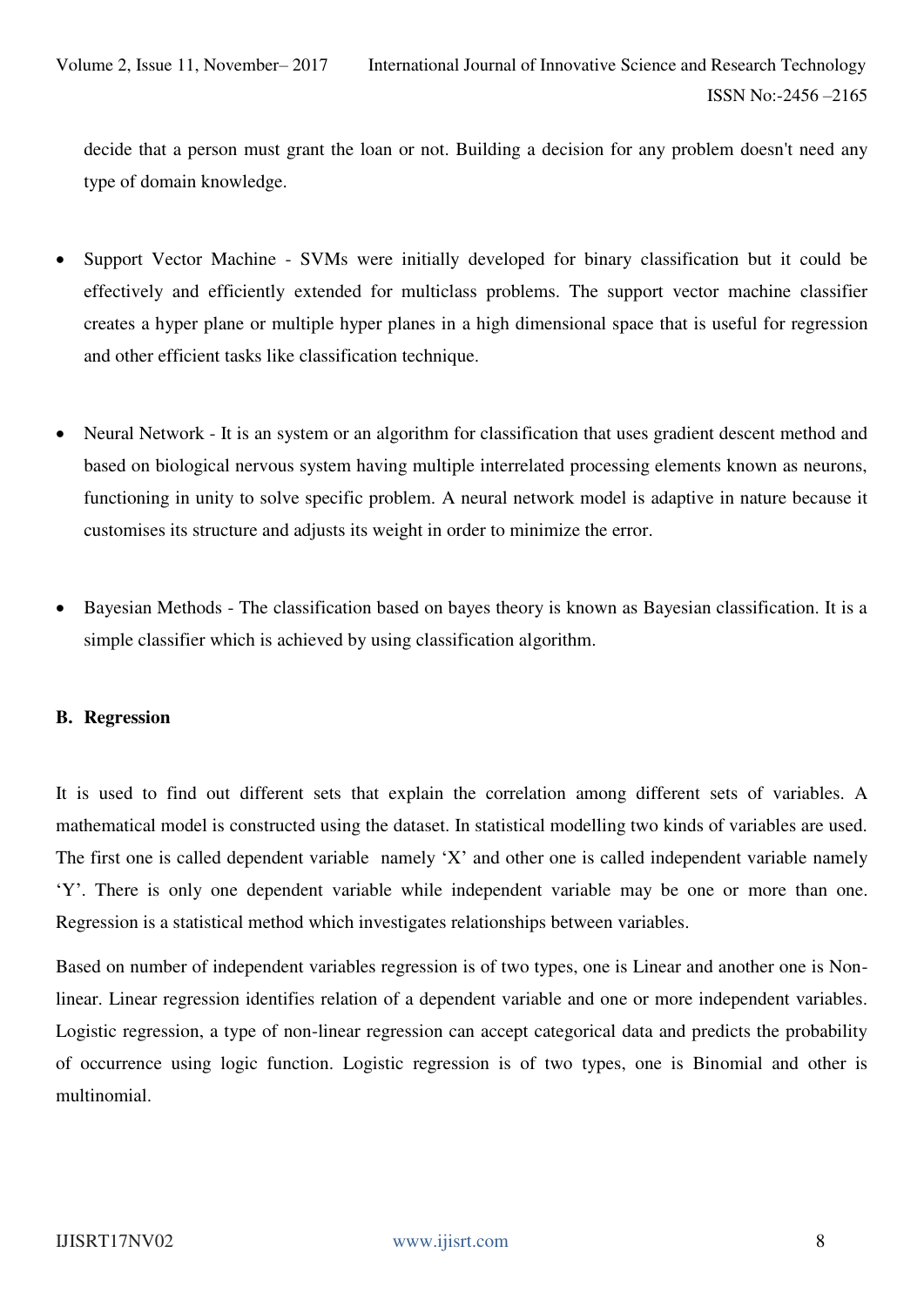#### **C. Clustering**

Clustering is another method that is completely different from classification as unlike classification it has no predefined classes. In clustering large database are separated into the form of small different subgroups or clusters. Clustering approach is used to identify similarities between different data points. Each data points within the same cluster are having greater similarity as compare to the data points belongs to other cluster. Clustering needs very minimal information for analyzing the data. So, it is mainly used for analyzing small data because very little details are available for genes.

There are 3 types of clustering:

- i. Partitioned Clustering
- ii. Hierarchical Clustering
- iii. Density Based Clustering

#### **D. Association**

Association is one of the most important approach of data mining that is used to find out relationships among a set of data items in the data repository. It is also known as market basket analysis due to its capability of discovering the association among unknown patterns of sales of customers in a transaction database. For example, if a customer is buying a computer then the chance of buying acomputer protection software is high. This pattern helps the storekeeper to further enhance their sales. Association also has great impact in the healthcare field to detect the relationships among diseases, health state and symptoms.

Healthcare organization widely used Association approach for discovering patterns between various diseases and drugs. It is also used for detecting fraud in health insurance. Association is also used along with the classification method to increase the analysis capability of data mining. This approach is also helpful for identifying the improper prescriptions, irregular patterns in medical claims made by physicians, patients, hospitals etc.

There are 2 types of association:

- i. Apriori Algorithm
- ii. Frequent Pattern Tree Algorithm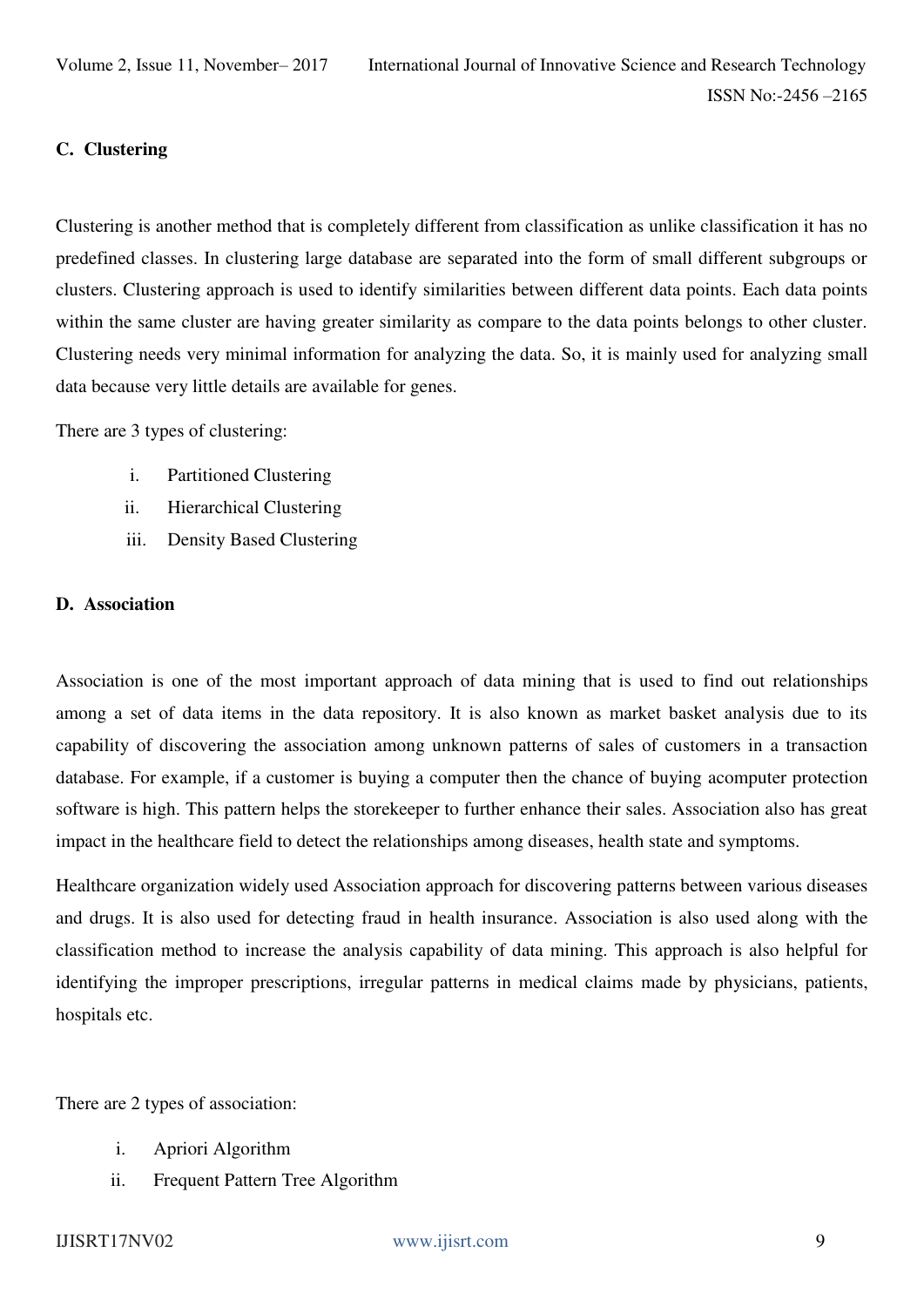## **LIMITATIONS OF DATA MINING**

- $\triangleright$  Data mining and operations research applications can be greatly beneficial but at the same time suffer from limitations as well. Since, raw inputs for data mining often exist in different setting and systems, such as administration, clinic, laboratories and more, they have to be collected and integrated, thus making accessibility of the data the biggest limitation. This is costly and time consuming as well. This limitation can be overcome through data warehouses, as then by 'Intermountain Healthcare'. They built a warehouse from five sources – a clinical data repository, acute care case mix system, laboratory information system, ambulatory case mix system and health plans database. Another organization is 'Maccabi Healthcare Services' who used existing databases to guide subsequent data mining.
- $\triangleright$  Another limitation is the about the content of data, which may be corrupted, non consistent or nonrelevant data, such as information recorded in different formats in different data sources. These issues arise as a result of the volume, complexity and heterogeneity of medical data. Further there may be ethical, legal and social issues such as data ownership and privacy issues related to healthcare data. In the end, the quality of data mining results and successful applications depend on the quality of data.
- Drawing inferences from mining of data will certainly yield some patterns which are a product of random fluctuations. This is especially true for large data sets with many variables. Hence not all patterns and relationships found are useful. This is true for all cases where data mining is involved The successful application of data mining requires knowledge of the domain area as well as the data mining techniques and tools. Without sufficient knowledge in both aspects, the user may not be aware of or be able to avoid the pitfalls of data mining.
- Finally, creating data mining and operations inquire about applications utilize generous investment of resources in terms of time, money and effort. It requires escalated arranging and innovative arrangement work. Also, doctors and administrators must be persuaded of the handiness of information mining and change work forms. Further, all gatherings associated with the information mining need to team up and coordinate.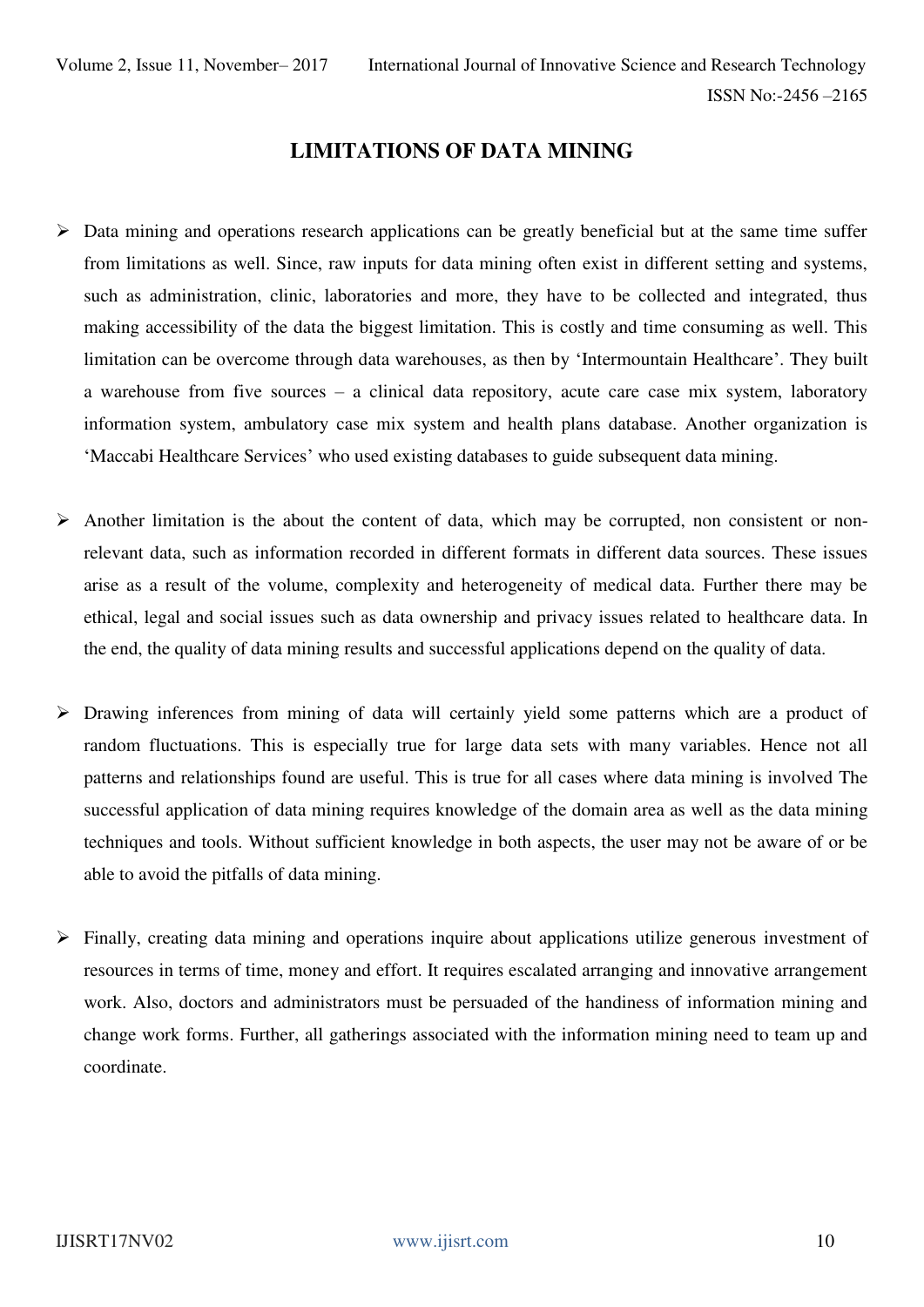# **FUTURE DIRECTIONS**

Data mining techniques in healthcare services can have a lot of potential and helpfulness. Accessibility of clean healthcare services information is essential in opening this potential. In this regard, it is important that these healthcare services industry consider how information can be better stored and captured, put away, arranged and mined. In this manner, one conceivable course might be the standardization of clinical vocabulary and the sharing of information crosswise over associations to upgrade the advantages of medicinal services data mining applications.

Further, healthcare data also includes qualitative data such as physician's remarks. To make the results more accurate, the use of text mining needs to be explored so that we can integrate data and text mining. Also, it will be useful if digital diagnostic images can be brought into healthcare data mining applications.

A few specialists believe the chances to enhance care and decrease costs simultaneously could apply to as much as 30% of general healthcare spending. This could be a win/win in general. In any case, because of the complex nature of medicinal services and a slower rate of innovation selection, our industry lags behind these others in executing powerful data mining and analytic strategies.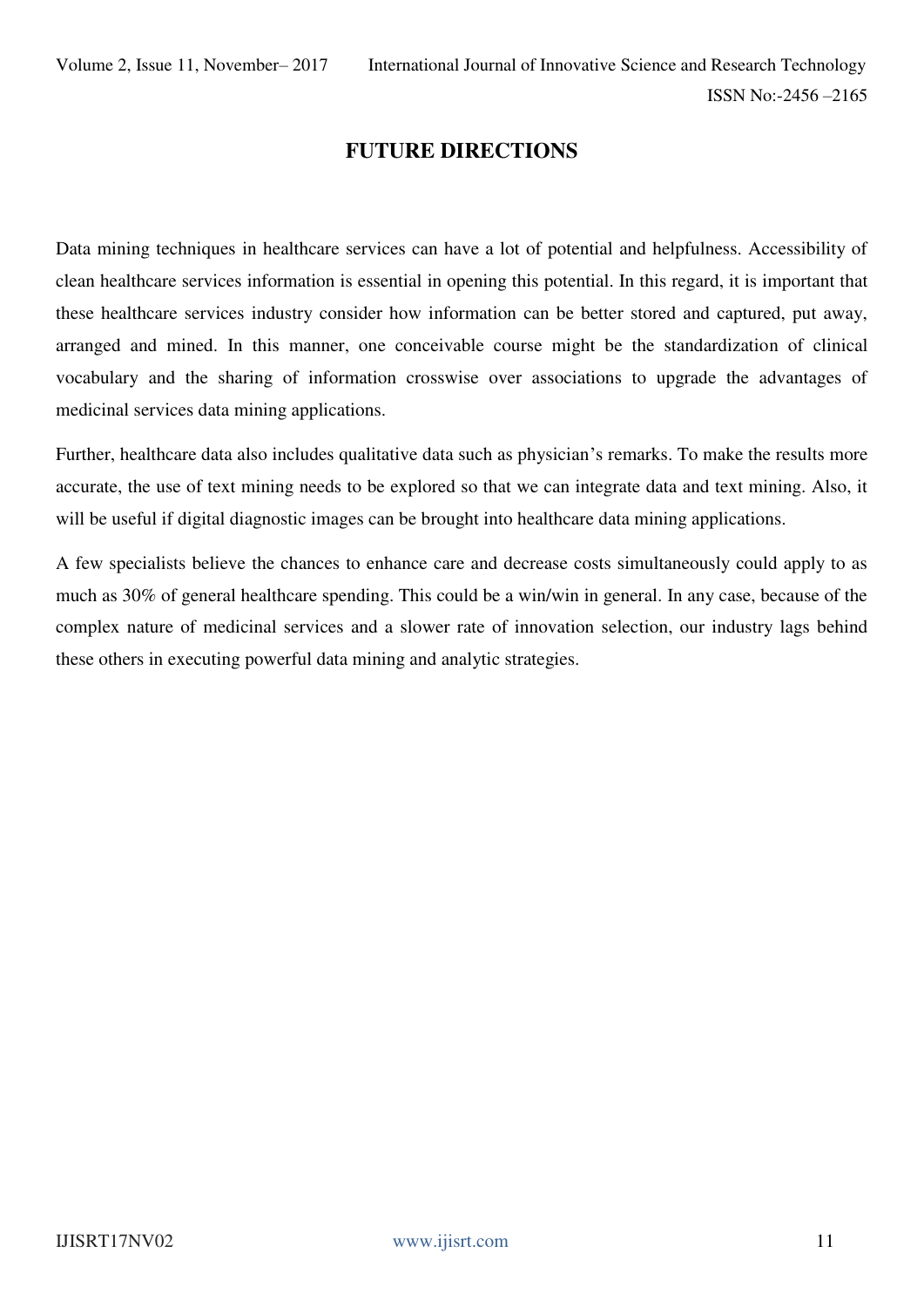# **CONCLUSION**

 Data mining though has great importance in the area of medicine and a lot of scope , for now it is just an academic exercise with only a few success stories . Approaches like trees , clusters and neutral networks and time series are being used by academicians to publish research papers but no practical implementation. However, the field of Healthcare has always been slow to incorporate latest researches into daily practises.

The field of medicine will reach great heights with proper implementation of data mining and researches. Knowledge gained with the use of data mining techniques can be used to make successful decisions and can lead to improvement and success of healthcare sector. The possibility for research of hidden patterns in the data sets is where the primary potential of these techniques lies. These patterns can be used for clinical diagnosis.However, the issue is that the available raw material data is widely distributed voluminous by nature. The data must be collected and stored in data warehouses which can then be used for integration with the hospital information systems.Healthcare institutions that use data mining applications have the possibility to predict future requests, needs, desires, and conditions of the patients and to make adequate and optimal decisions about their treatments.

Healthcare institutions get a customer oriented approach towards new and hidden pattern in data. Through this knowledge is produced. This knowledge is then used to provide help in medical and others services to the patients. Healthcare institutions that use data mining applications have the possibility to predict future requests, needs, desires, and conditions of the patients and to make adequate and optimal decisions about their treatments.

The prediction of diseases using Data Mining applications is a challenging task but it drastically reduces the human effort and it also increases the diagnostic accuracy. With the future development of information communication technologies, data mining will achieve its full potential in the discovery of knowledge hidden in the medical data.